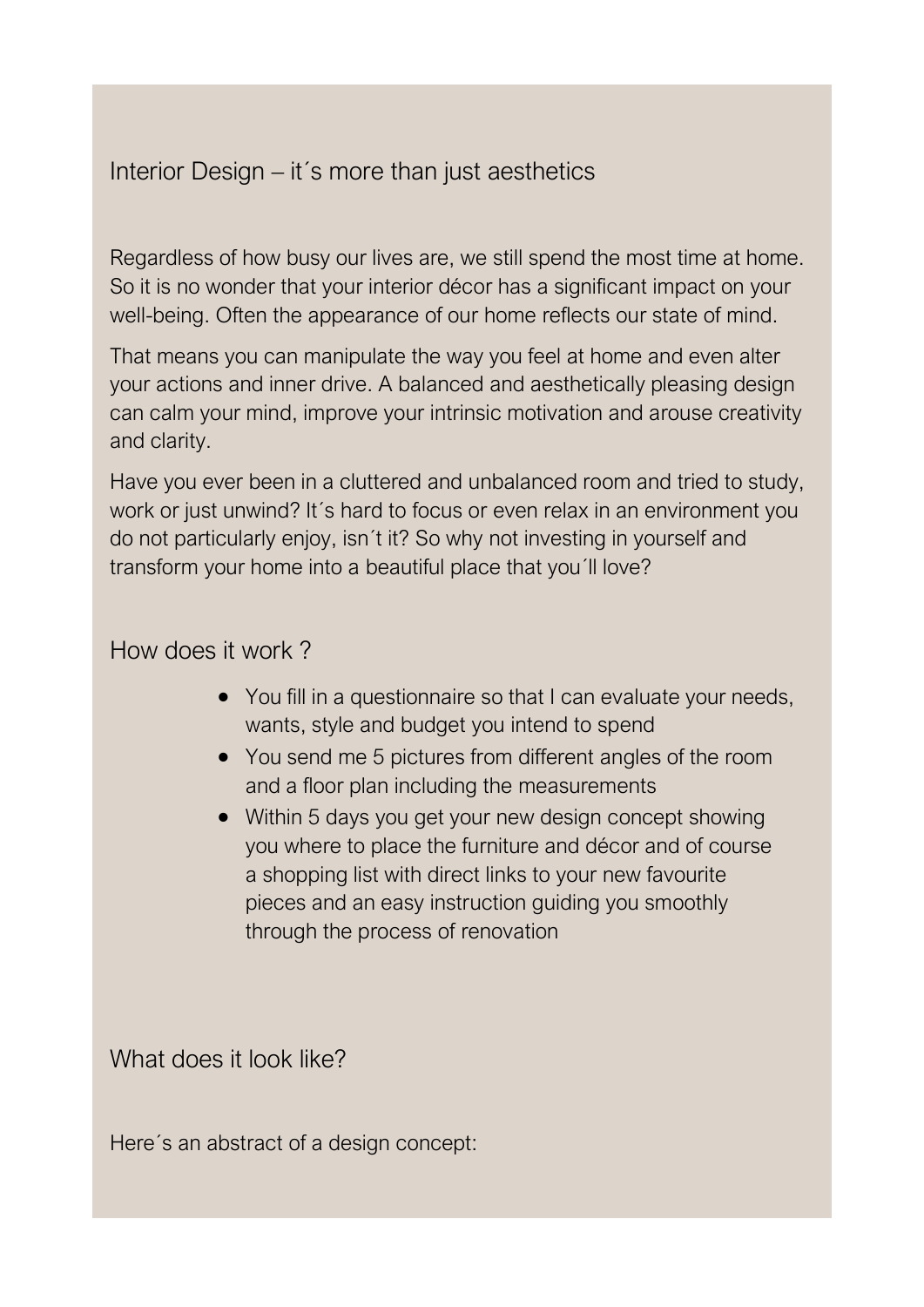## Design Concept

**InteriorDesire** by Gina Christina Reich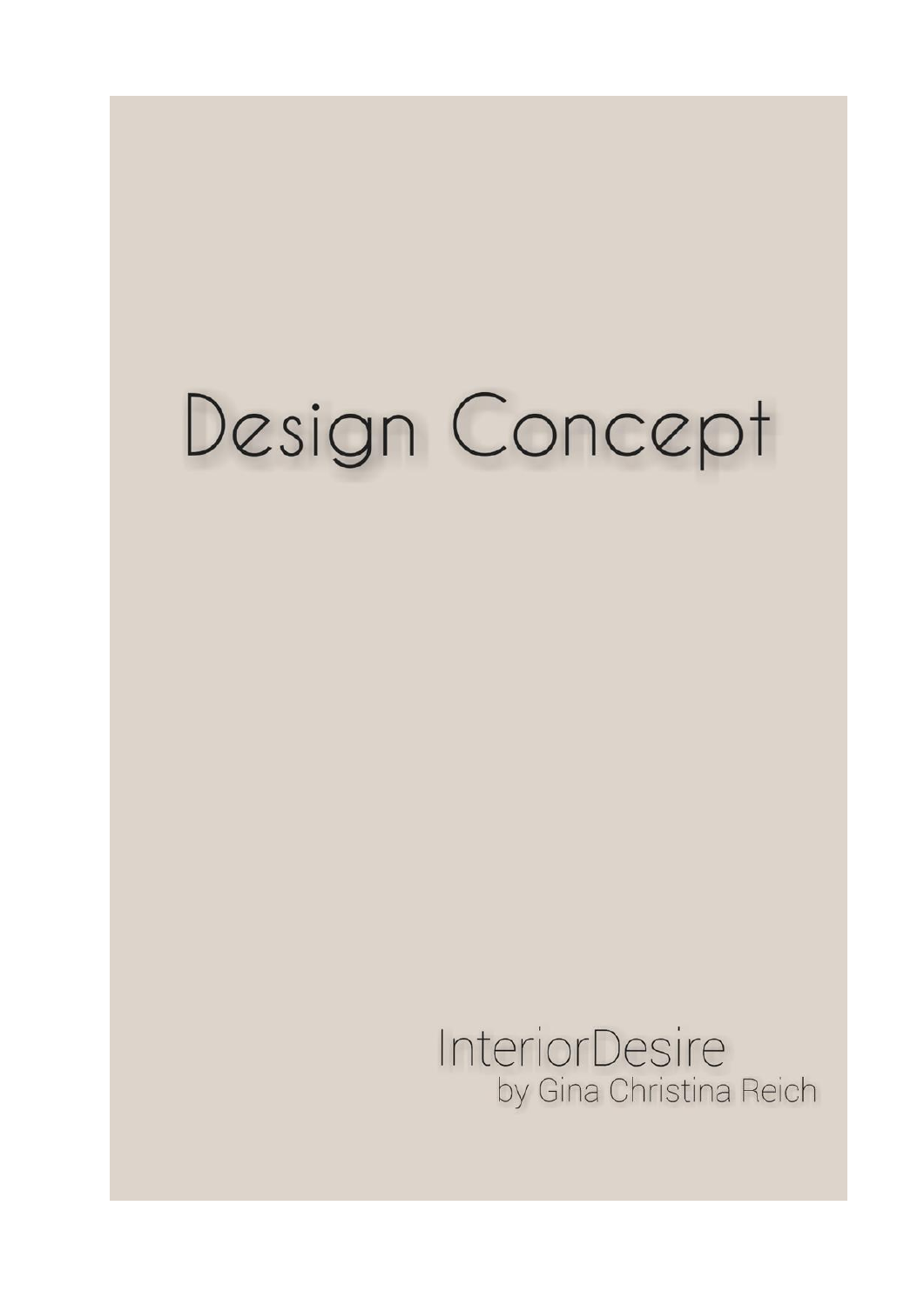

 I am happy to present your personalised design concept.

I want you to feel absolutely comfortable in your new bedroom so that it contributes to your well-being in a positive way.

If there should be anything that does not meet your requirements, please let me know and I´ll be happy to work out alternatives.

Kind regards

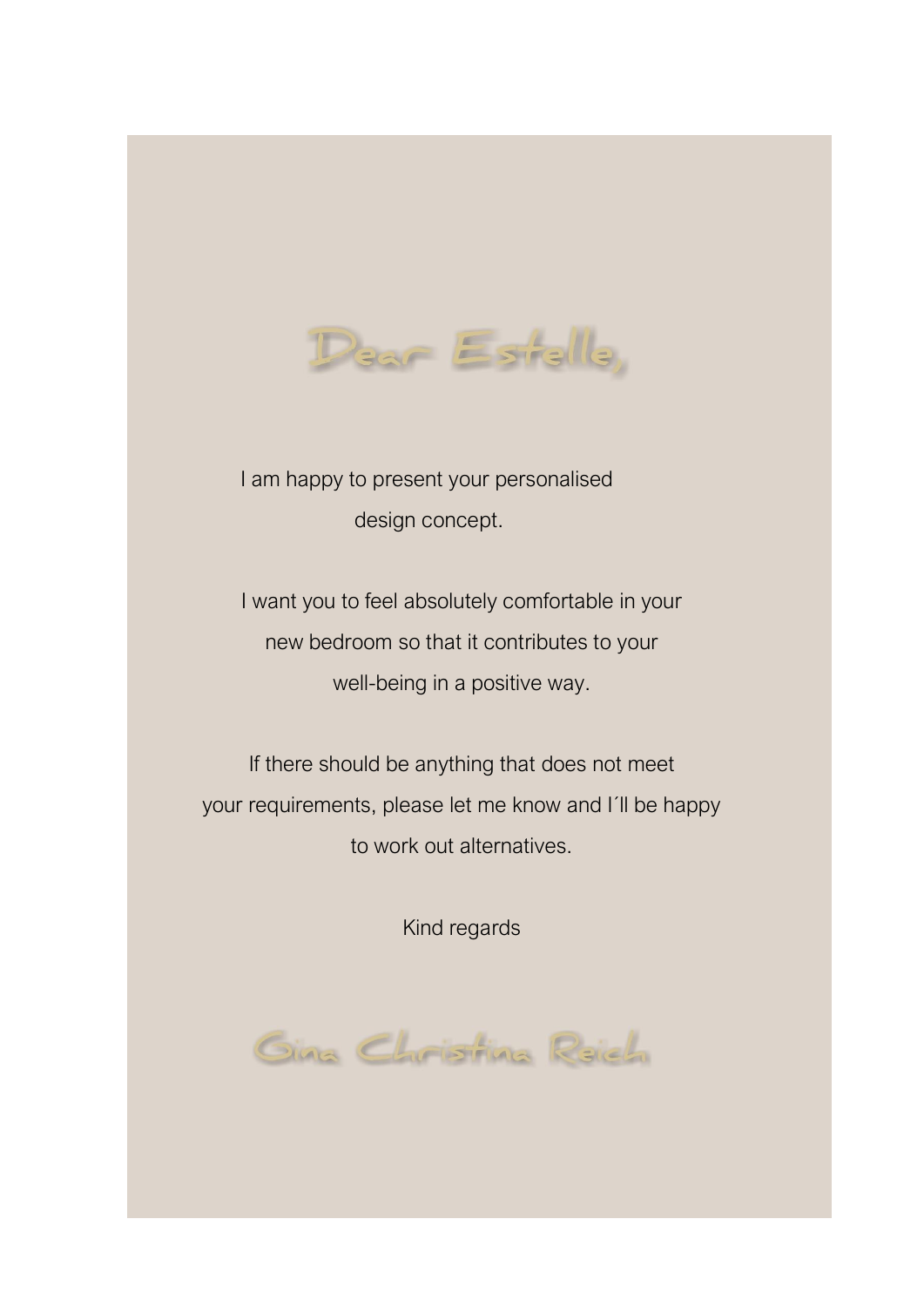Angle 1



Angle 2

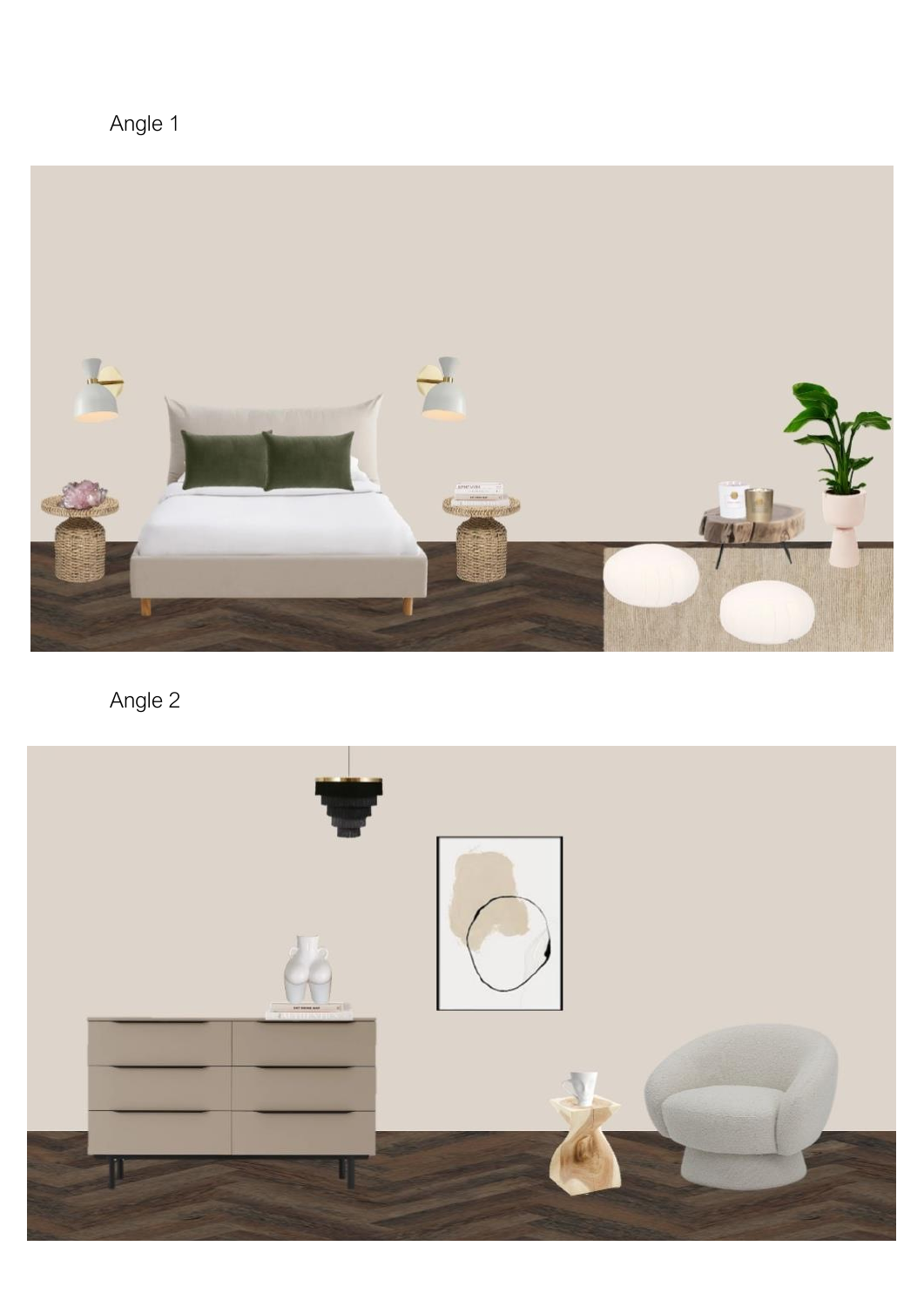Angle 3



Angle 4

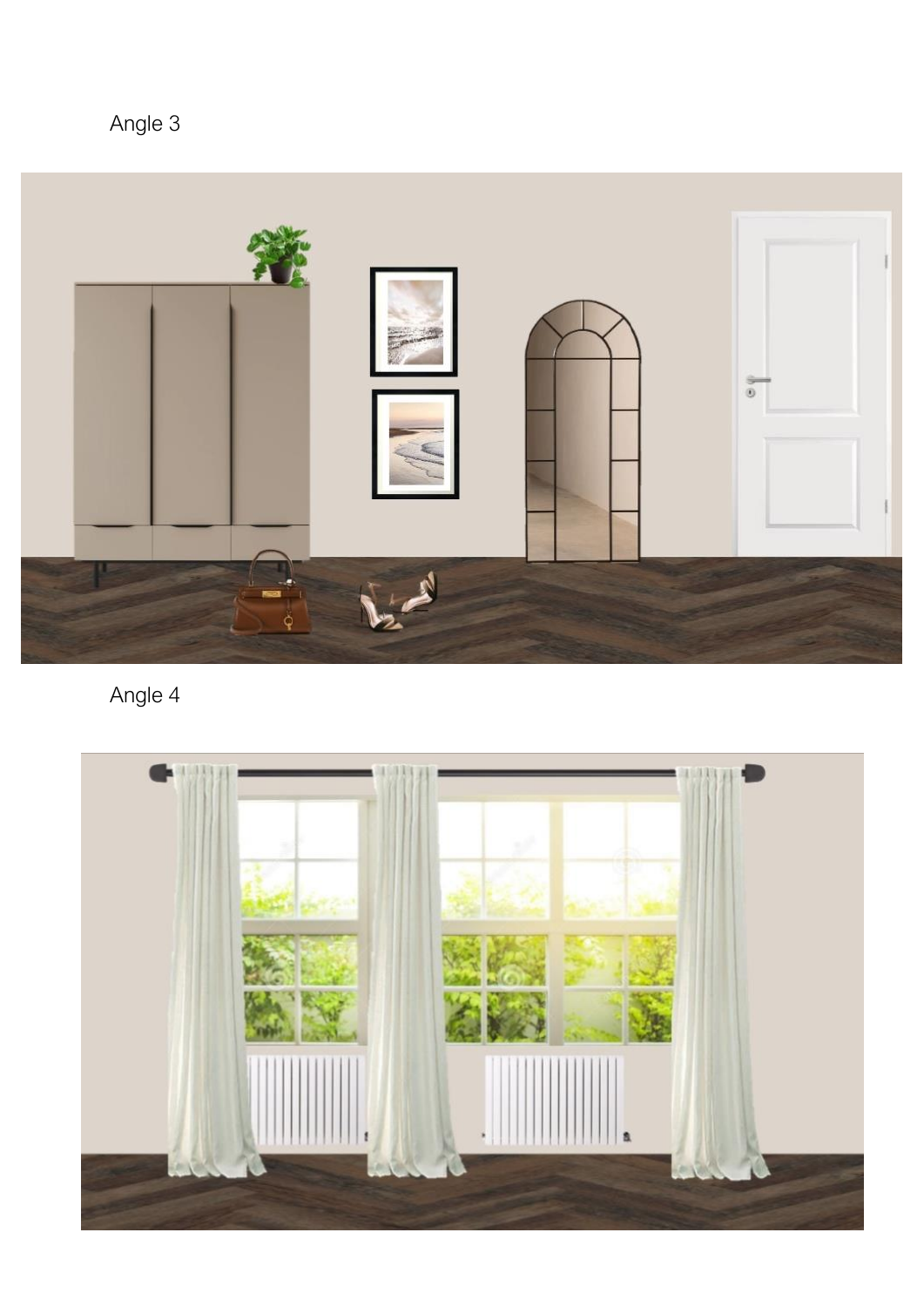What´s the price for a new blissful sensation at home?

■ It's  $\in$  99 / \$ 99 / £ 85 per room

 Why would you hire someone to decorate your home ? What´s in it for you?

I

• Time and energy! It can be overwhelming to look and settle for adequate furniture, especially when you simply enjoy other things more than hunting for furnishings.

I suppose that most of us are delighted to pass the burden of cutting hair on to a hairstylist. So why don´t you pass the burden of decorating on to someone (me) that really enjoys it?

Treat yourself, you´re worth it!